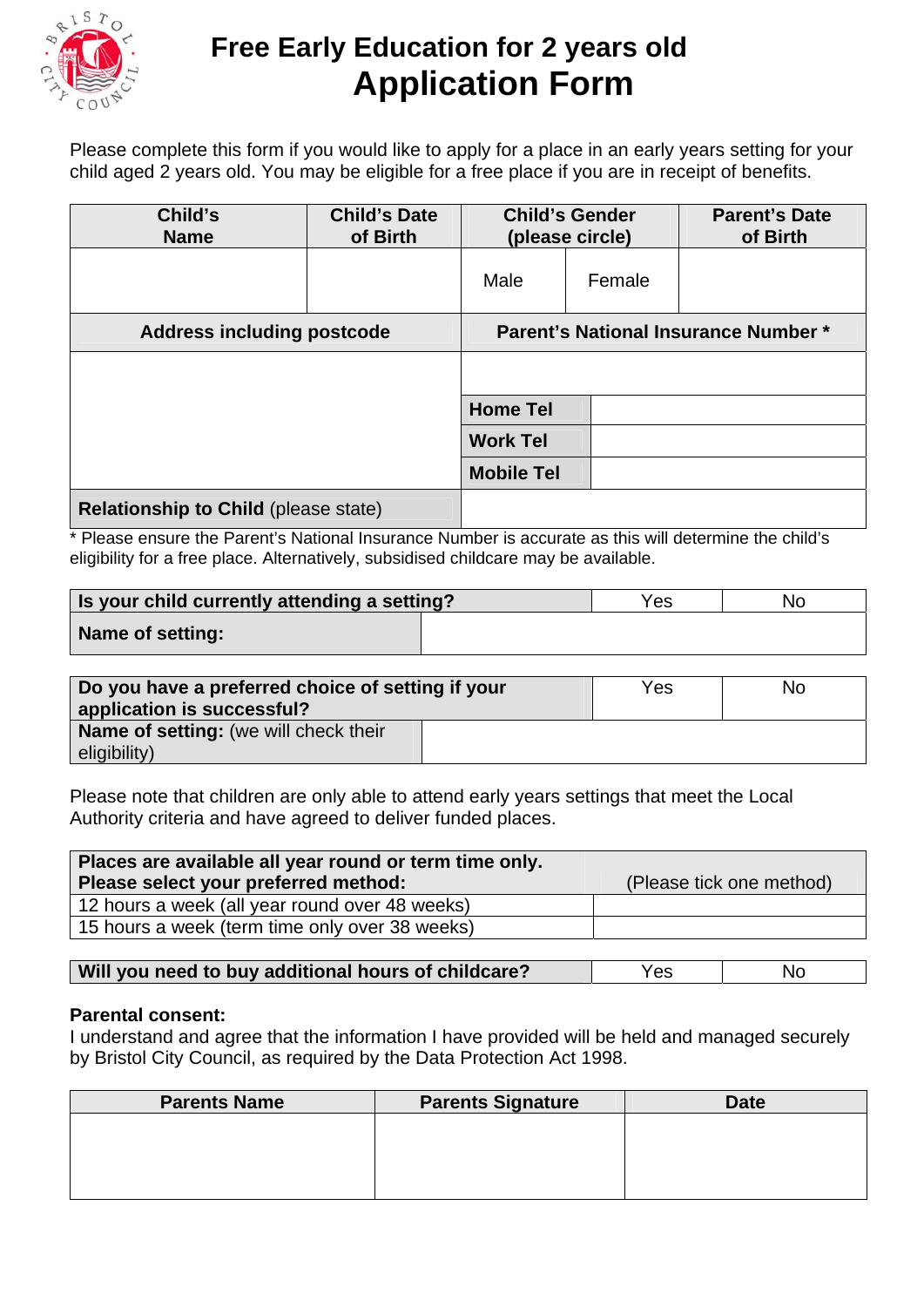## **Local Authority Referral Criteria**

Please provide additional information by ticking any of the criteria which you feel applies to your family to enable the Early Years Service to ensure the setting allocated to your child is the most appropriate and is able to provide services to meet your child's and your families' needs.

| <b>Criteria</b>                                                                                                                                                                                                                      | <b>PIs Tick</b> |
|--------------------------------------------------------------------------------------------------------------------------------------------------------------------------------------------------------------------------------------|-----------------|
| Are you a lone parent/carer with lack of family support?                                                                                                                                                                             |                 |
| Do you consider yourself to have a disability or chronic mental or physical illness<br>(including chemical dependence and depression) or long term diagnosed depression that is<br>affecting your ability to care for the child?     |                 |
| Do you consider your parenting skills are limited due to age, mental health, childhood<br>experiences and you are not able to provide appropriate care of your child to ensure they<br>meet their full potential?                    |                 |
| Are there any 'Temporary Exceptional Circumstances'?<br>Please specify (please continue on a separate sheet if necessary):                                                                                                           |                 |
| Is your child in the care of the Local Authority or in Kinship Care where they remain living<br>within their extended family or friendship network?                                                                                  |                 |
| Is your family at risk of breakdown if service not offered placing the child vulnerable to<br>become in the care of the Local Authority?                                                                                             |                 |
| Is your child subject to a Child Protection Plan?                                                                                                                                                                                    |                 |
| Is your family involved with Social Care or parents involved with Drug or Alcohol Services?                                                                                                                                          |                 |
| Does your child have Special Educational Needs?                                                                                                                                                                                      |                 |
| Does your child have any medical or emotional difficulties or developmental delay which<br>places undue pressure on you as parents?                                                                                                  |                 |
| Does your child live in a violent household or does the family experiences stress as a result<br>of previous violence or abuse?                                                                                                      |                 |
| Does your child have specific speech, language and communication needs whose<br>communication is not sufficiently fluent to enable them to access the Early Years Foundation<br>Stage?                                               |                 |
| Do you have another child who has special needs and these result in this child not receiving<br>the full attention/care of parent?                                                                                                   |                 |
| Do you as a parent have 3+ children under 5 years of age?                                                                                                                                                                            |                 |
| Is your child living in poverty where none of the adult members of the family are in<br>employment or the family claims a means tested benefit?                                                                                      |                 |
| Is your child living in poor housing conditions including temporary accommodation or<br>overcrowded accommodation, lacking amenities or lack of play space, affecting child's ability<br>to achieve normal developmental milestones? |                 |
| Is your child from an asylum seeking/refugee family / or traveller family?                                                                                                                                                           |                 |

Priority will be given to those children and families with the highest needs so it will help if you identify as many of these criteria that are associated with your family.

### *Please return to: Early Years Service, Room 20, Bristol Education Centre, Sheridan Road, Horfield, Bristol BS7 0PU. Contact Esme Clothier 0117 3773235* esme.clothier@bristol.gov.uk